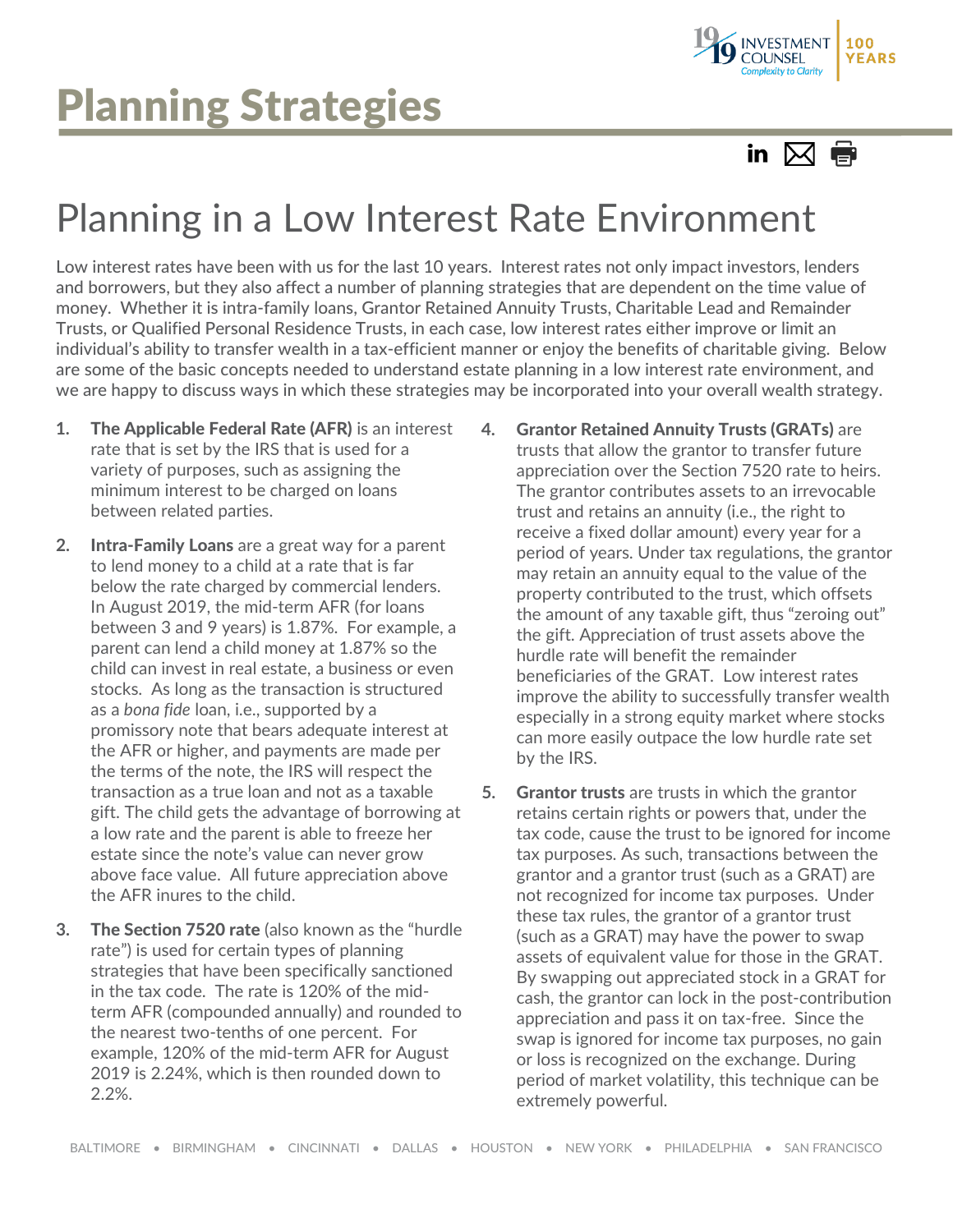- **6.** Charitable Remainder Trusts (CRTs) are taxexempt trusts in which the grantor retains an income interest in the form of an annuity (fixed dollar amount) or a unitrust amount (fixed percentage) payable for a period of time. After the term ends, the balance goes to charity. Appreciated assets contributed to a CRT may be sold without an immediate capital gains tax bite. Instead, taxes on the gains are paid over time as installments are paid to the grantor. The grantor is allowed a charitable income tax deduction for the present value of the charitable remainder. This amount is measured by an actuarial calculation taking into account the number of years the trust is expected to run and the IRS Section 7520 rate. A longer term and/or lower interest rate reduces the present value of the remainder.
- **7.** Charitable Lead Trusts (CLTs) pay an annuity or unitrust amount to charity for a fixed period of time and then dissolve by transferring any remaining balance to non-charitable beneficiaries, such as family members. There are two types of CLTs: One is a grantor trust and the other is not. If structured as a grantor trust, the grantor is allowed an upfront charitable income tax deduction for the present value of the lead payments to charity. If not, then the trust may claim a charitable deduction each year for amounts paid to charity. In both cases, income of the trust is taxable. CLTs work best in low interest rate environments because, like GRATs, the assets of the trust have a better chance of outperforming the IRS hurdle rate. If they do, there will be something left for the remainder beneficiaries.
- **8.** A Qualified Personal Residence Trust (QPRT) is used to transfer a home to children at a discounted tax value. However in periods of low interest rates, the residual value of the home will be higher and so will the taxable gift. This means that QPRTs work best in higher rate environments. Assume that the grantor's home has greatly appreciated over time and has become a major asset of her estate. If she wants to remain living in the home and transfer its value to her children at a discount, she can do so by

transferring title to a QPRT. The tax code allows the homeowner to remain in the home during the QPRT's term after which the house is fully owned by her children or a trust for their benefit. If the grantor wishes to remain living in the home after the QPRT expires, she must pay rent to avoid having the home treated as part of her estate. Another important consideration is the potential loss of the stepped-up basis at death. Under federal tax rules, the basis of property transferred by gift carries over to the donee. So, the basis of a residence given to a QPRT will not be stepped up to fair market value as of the date of death unless the grantor dies before the QPRT term expires. However, in that case, there would be no benefit to doing the QPRT at all.

GRATs and Charitable Lead Trusts work best in a low interest rate environment.

- **9.** The Federal estate and gift tax exemption is \$11.4 million per person. The foregoing estate planning techniques are well established and may work well depending on your particular situation. However, it is important to understand your goals and options before undertaking any type of planning or trust structure. In some cases, it may be better simply to make a taxable gift. With the federal gift tax exemption being the highest it has ever been and since it is set to expire in 2026, making an outright gift of your home or other property may make more sense for you. No gift taxes will be due if your cumulative lifetime gifts fall below the exemption amount.
- **10.** Don't forget about state tax rules. Most states have repealed their estate tax and only one (Connecticut) still has a gift tax. Most of these states have been steadily increasing their exemptions to match the federal exemption amount. However, each state has its own set of rules. We advise that you consult your attorney before undertaking any estate planning or major gifting program.